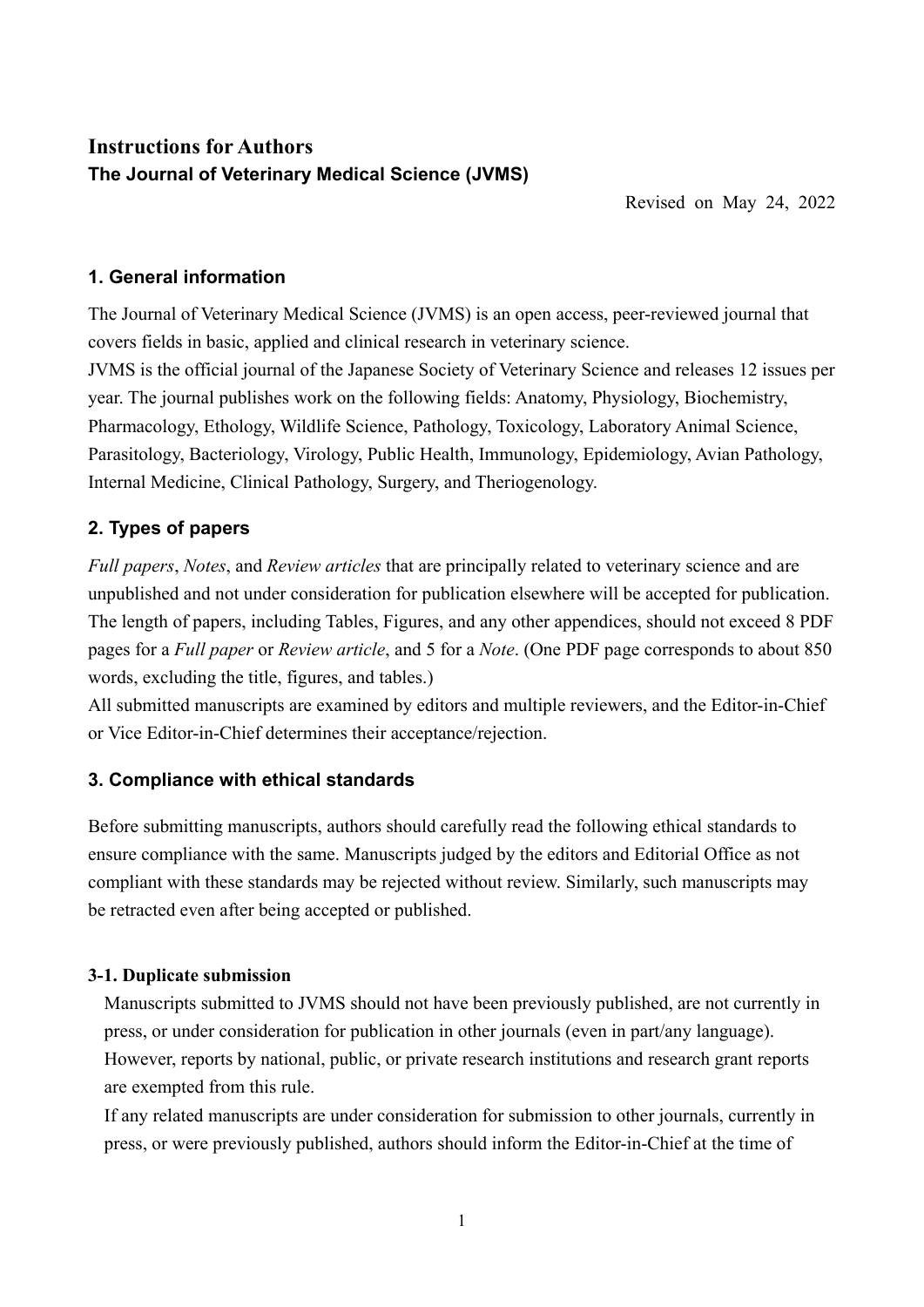submission. However, manuscripts that are deposited to publicly accessible preprint servers are not deemed to have previously been published (see [3-3. Preprints]).

If authors choose to submit their manuscripts to other journals prior to JVMS's final decision to accept/reject these manuscripts, they should retract the submission to JVMS first.

#### **3-2. Originality**

Submitting a manuscript to JVMS assures that the manuscript is original. JVMS screens for unoriginal content included in manuscripts using software. Authors submitting manuscripts to JVMS are considered to consent to this screening. Manuscripts lacking originality to an unacceptable level are rejected based on the editors' judgment.

#### **3-3. Preprints**

To widely disseminate research, JVMS permits authors to register their manuscripts on preprint servers officially approved by relevant research communities before or at the time of submitting these manuscripts to JVMS. This applies only to original-version manuscripts describing primary studies. Manuscripts revised based on reviewers' comments, accepted for publication, or already published in JVMS cannot be registered on preprint servers. However, there is no restriction on the registration of links to published papers on preprint servers.

#### **3-4. Authorship**

Submitting a manuscript to JVMS signifies that all co-authors have confirmed and approved the author list and final version of the manuscript. Any alteration to the author list after submission, such as adding or deleting author names, or changing the order of authors, is basically unacceptable.

#### **3-5. Identity of images**

When authors digitally manipulate or process images, revisions should be minimized and processing should be applied to entire image within the standard ranges specified by relevant research communities. Furthermore, when major revisions have been implemented, authors should clearly explain such revisions in their manuscripts. All images in each manuscript should accurately reflect original data. Authors should neither move, delete, add, nor emphasize individual parts of images. Editors have the right to request authors to submit original, unprocessed images. If authors have difficulty in submitting requested images, their manuscripts may be rejected.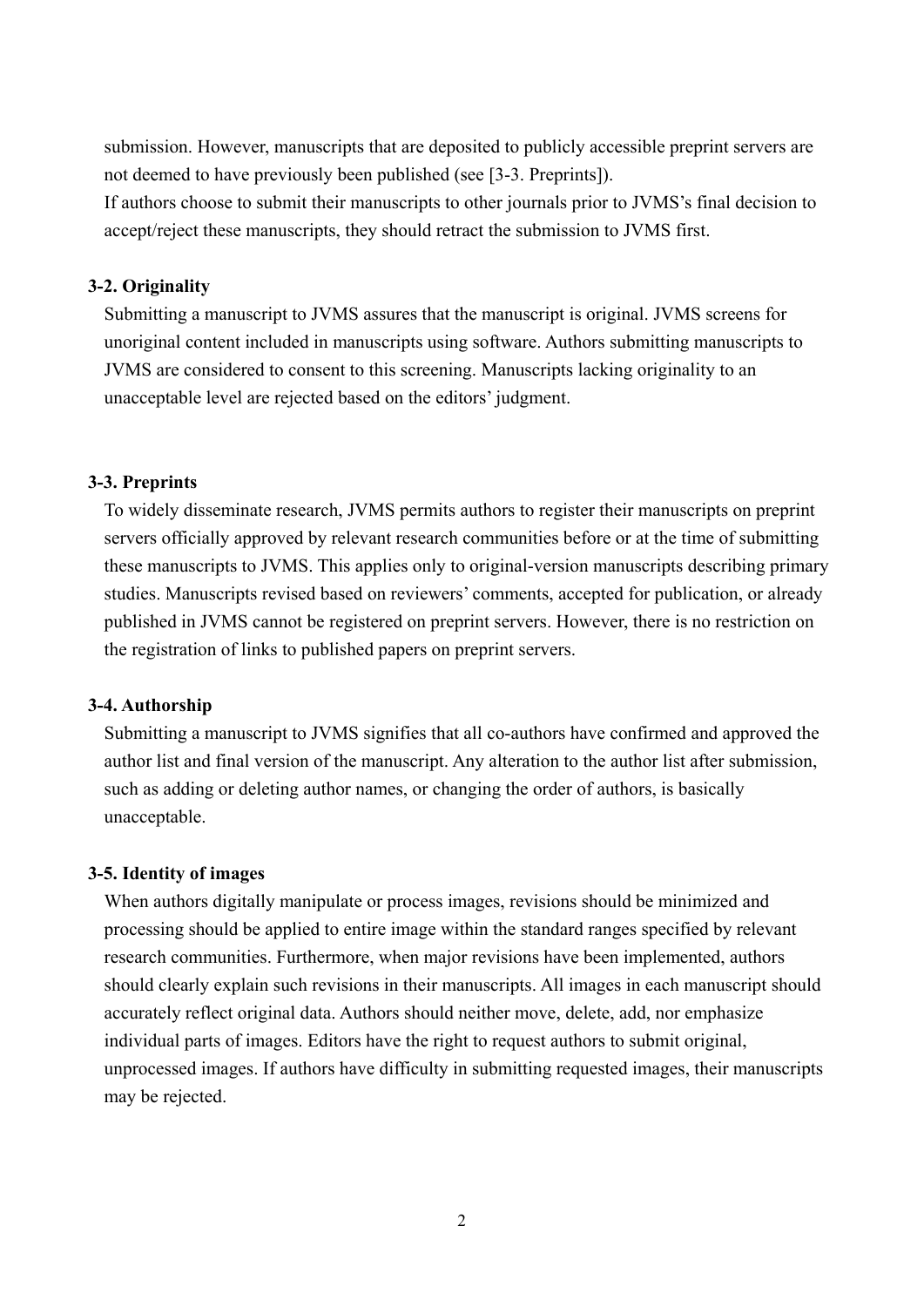#### **3-6. Reprinting of copyrighted materials**

When manuscripts contain materials to which authors themselves do not hold the copyrights, authors must obtain the relevant permission(s) from copyright holders to reprint these materials. When manuscripts contain materials that were previously published as papers, authors must obtain permission(s) from copyright holders and publishers of original articles to reprint these materials. Additionally, authors should refer to the original articles in their manuscripts. A copy of the permission(s) for reprinting should be attached when authors submit their manuscripts for the first time.

#### **3-7. Data and materials availability**

When necessary, authors should describe acceptance numbers and detailed corporate information in their manuscript to specify sources of publicly available data and materials, such as open repositories and private manufacturers.

Authors may disclose their own data and materials in supplements or display links to access open databases and digital repositories officially approved by relevant research communities from their manuscripts. These data should be available to editors and reviewers during the review process.

#### **3-8. Animal experiments/experiments involving human biospecimens**

Authors who intend to submit manuscripts describing experiments involving animals or animal biospecimens should specify that the study was conducted after approval of animal experiment committees organized within their institutions and furthermore, conformed to the guidelines established by these institutions. As the Editorial Board may inquire about the course of events, it is preferable for the authors to provide approval numbers in the manuscripts. Manuscripts judged as being ethically compromised due to animal handling or experimental methods by the Editorial Board may be rejected.

Authors who intend to submit manuscripts describing experiments involving humans or human biospecimens (including questionnaire surveys) should specify that the study processes were performed conforming to the fundamental rules listed in the Helsinki Declaration, its revised versions, or the guidelines established by authors' institutions. When necessary, authors should also explain (in their manuscripts) the method to obtain informed consent for participation in the study and the publication of its findings. Manuscripts judged as non-compliant in this respect by the Editorial Board may be rejected.

#### **3-9. Experiments using genetically modified organisms**

Authors who intend to submit manuscripts describing experiments using genetically modified organisms should specify that the study was conducted conforming to the Cartagena Protocol on Biosafety under the Convention on Biological Diversity and the guidelines established by authors'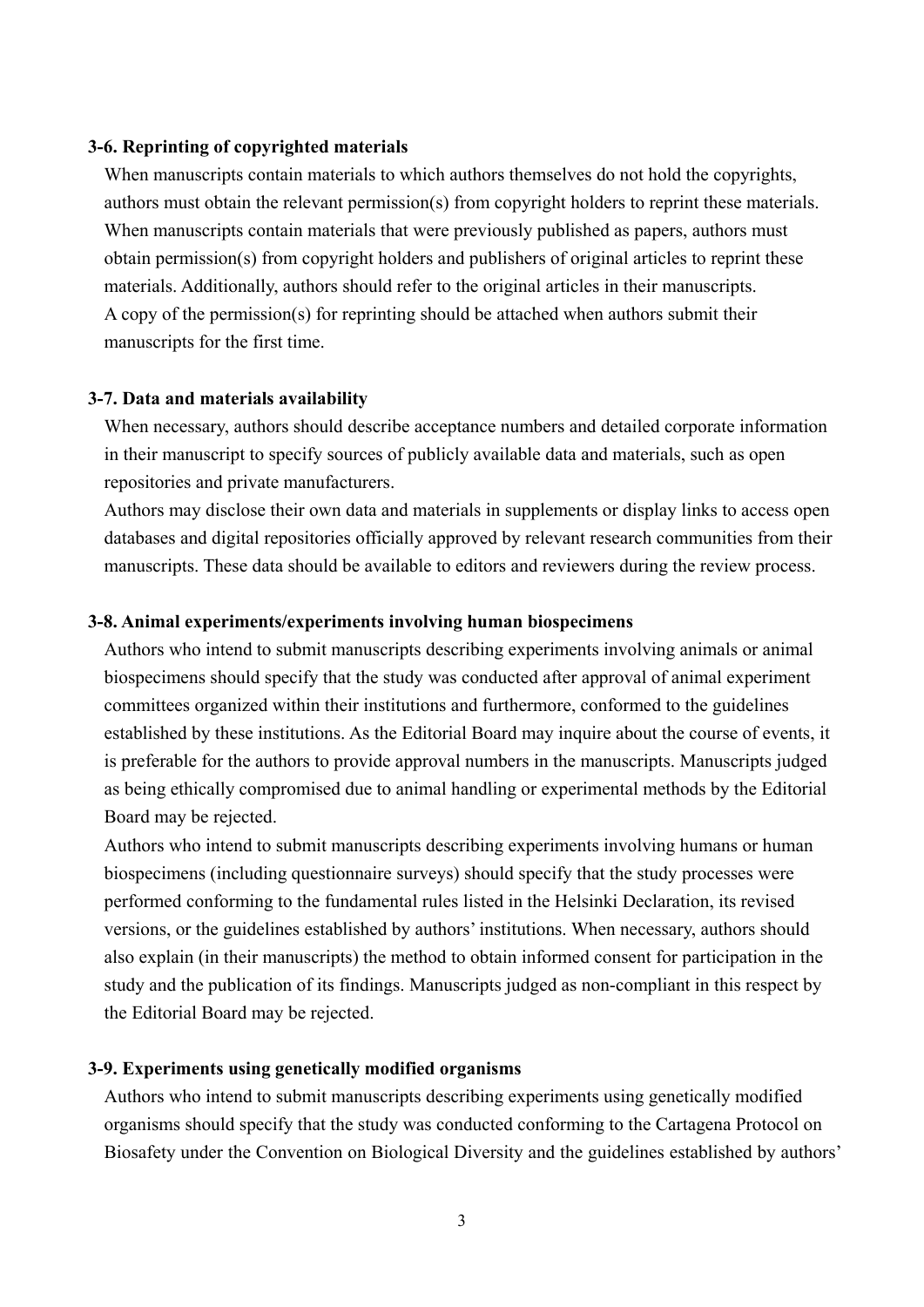institutions. As the Editorial Board may inquire about the course of events, it is preferable for the authors to provide approval numbers in the manuscripts. However, manuscripts in countries not ratifying the Cartagena Protocol on Biosafety may be excluded from this rule.

### **3-10. Statistical analysis**

Authors who intend to submit manuscripts describing experiments requiring statistical analysis should adopt appropriate statistical techniques and specify these methods. Manuscripts judged as errant with statistical techniques by the editors may be rejected.

## **3-11. Disclosure of potential conflicts of interest**

To ensure transparency, all submitted manuscripts require conflict-of-interest disclosure at the time of submission. Conflicts of interest are deemed to be present when there are situations that may prevent authors from impartially conducting and reporting studies, or such situations are suspected or possible. Potential conflicts of interest include (and are not limited to) commercial or financial conflicts of interest, partnerships for commercial purposes, playing the role of a consultant, and share and capital ownerships. If any undeclared conflicts of interest are suspected in relation to submitted manuscripts, those manuscripts may be rejected based on the editors' judgment. All manuscripts should contain a conflict-of-interest disclosure statement, even if only to specify that there are none present.

Additionally, funding for the study should be explained in the ACKNOWLEDGMENTS section of each manuscript.

## **4. Open access**

JVMS is an open access, online-only journal published in full color from Vol. 79. No. 1. (January, 2017). Articles are registered on J-STAGE, an electronic journal platform of Japan Science and Technology Agency and PubMed Central (PMC).

## **5. Article Publication Charge (from January 1, 2021)**

JVMS charges an Article Publication Charge (APC) once an article is accepted for publication. The APC covers the costs of article edition and online hosting management, as well as indexing services. If the corresponding author is a member of the Japanese Society of Veterinary Science, the APC is JPY 16,000 for a *Full paper* or *Review article* and JPY 12,000 for a *Note*. If not, an APC of JPY 32,000 will be charged for any types of manuscript. Authors are also asked to pay the following optional APCs:

(1) Cost of English proofreading when deemed necessary by the Editorial Board.

(2) Charge for extra pages (JPY 15,000 per extra page).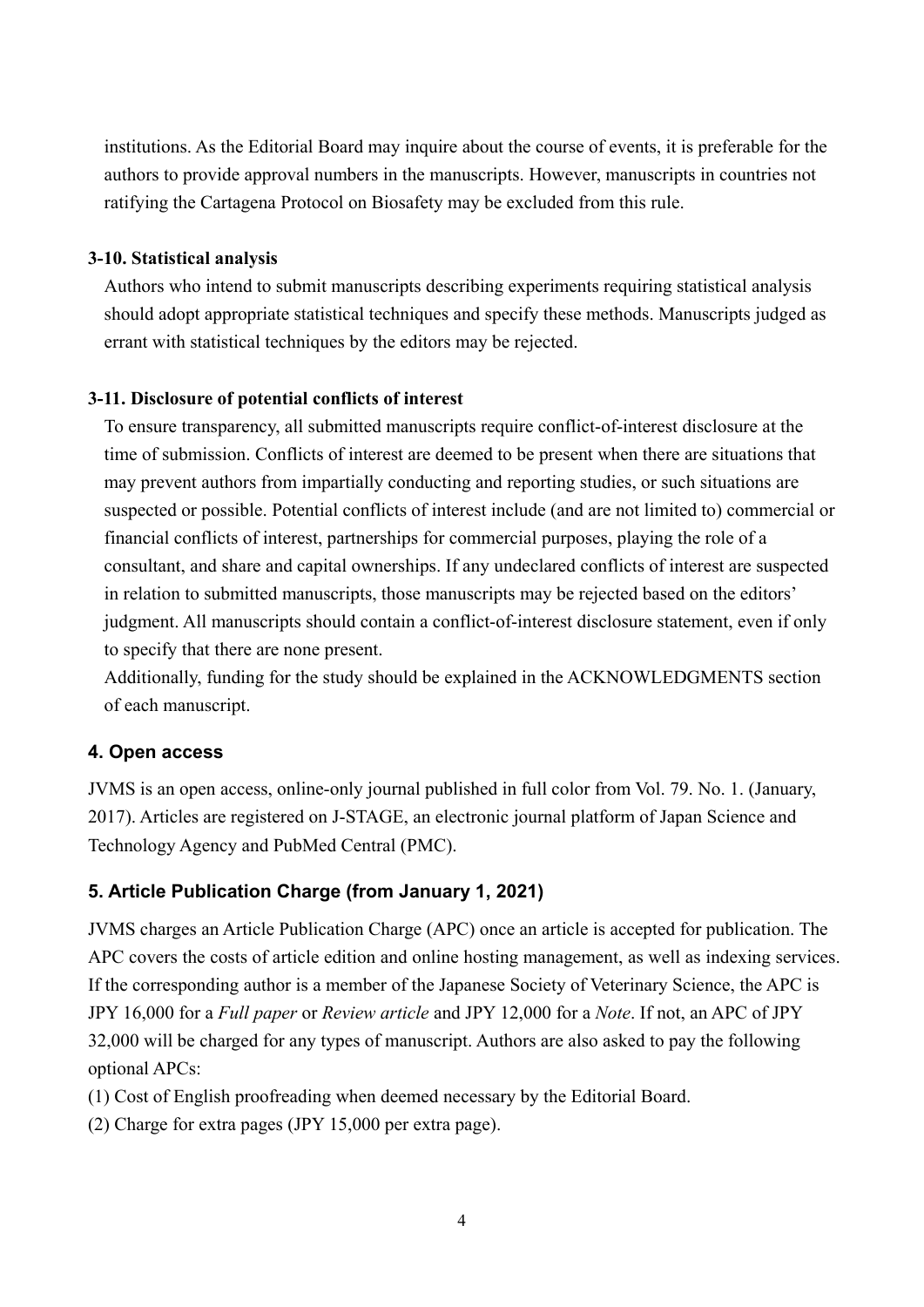After the online release, an APC invoice will be sent to the corresponding author by the Japanese Society of Veterinary Science. Payment should be made to the following account (Japan Post Bank Code and Numbers: 00110-0-256160; Account Name: Japanese Society of Veterinary Science). An APC will not be charged for review articles invited by the Editorial Board.

### **6. Publication license**

The copyrights for all papers published in JVMS belong to the Japanese Society of Veterinary Science. Authors are required to sign a license form to grant permission for publishing their works in the Journal to the Japanese Society of Veterinary Science conforming to the Creative Commons Attribution-Non Commercial-No Derivatives 4.0 International Public License.

### **7. Manuscript Preparation**

### **7-1. Text formatting**

In the top margin of the first page of the manuscript, one of the following categories should be noted as the field of the research: Anatomy, Physiology, Biochemistry, Pharmacology, Ethology, Wildlife Science, Pathology, Toxicology, Laboratory Animal Science, Parasitology, Bacteriology, Virology, Public Health, Immunology, Epidemiology, Avian Pathology, Internal Medicine, Clinical Pathology, Surgery, and Theriogenology. The first page should also include details of the type of paper: *Full paper*, *Review article*, or *Note*. In addition, it should include the title, authors' names, affiliations, and the full address (including city, country, postal code) of the institution(s) where the work was done, as well as the corresponding author's name and e-mail address. A running head in capital letters not exceeding 40 letters must be provided.

The second page should contain the abstract (240 words or less for a *Full paper* or *Review article*  and 120 words or less for a *Note*) and up to five key words (in alphabetical order). For a *Full paper* or *Review article*, the text should be divided into the following sections: INTRODUCTION, MATERIALS AND METHODS, RESULTS, DISCUSSION, CONFLICT OF INTEREST, ACKNOWLEDGMENTS, REFERENCES, and FIGURE LEGENDS. For a *Note*, such headings are not required except for CONFLICT OF INTEREST, ACKNOWLEDGMENTS, REFERENCES, and FIGURE LEGENDS.

 The manuscript should be double-spaced (24–26 lines per page and approx. 70 letters per line) on A4 size with suitable margins (2.5 cm at the top, bottom, left, and right sides of the page).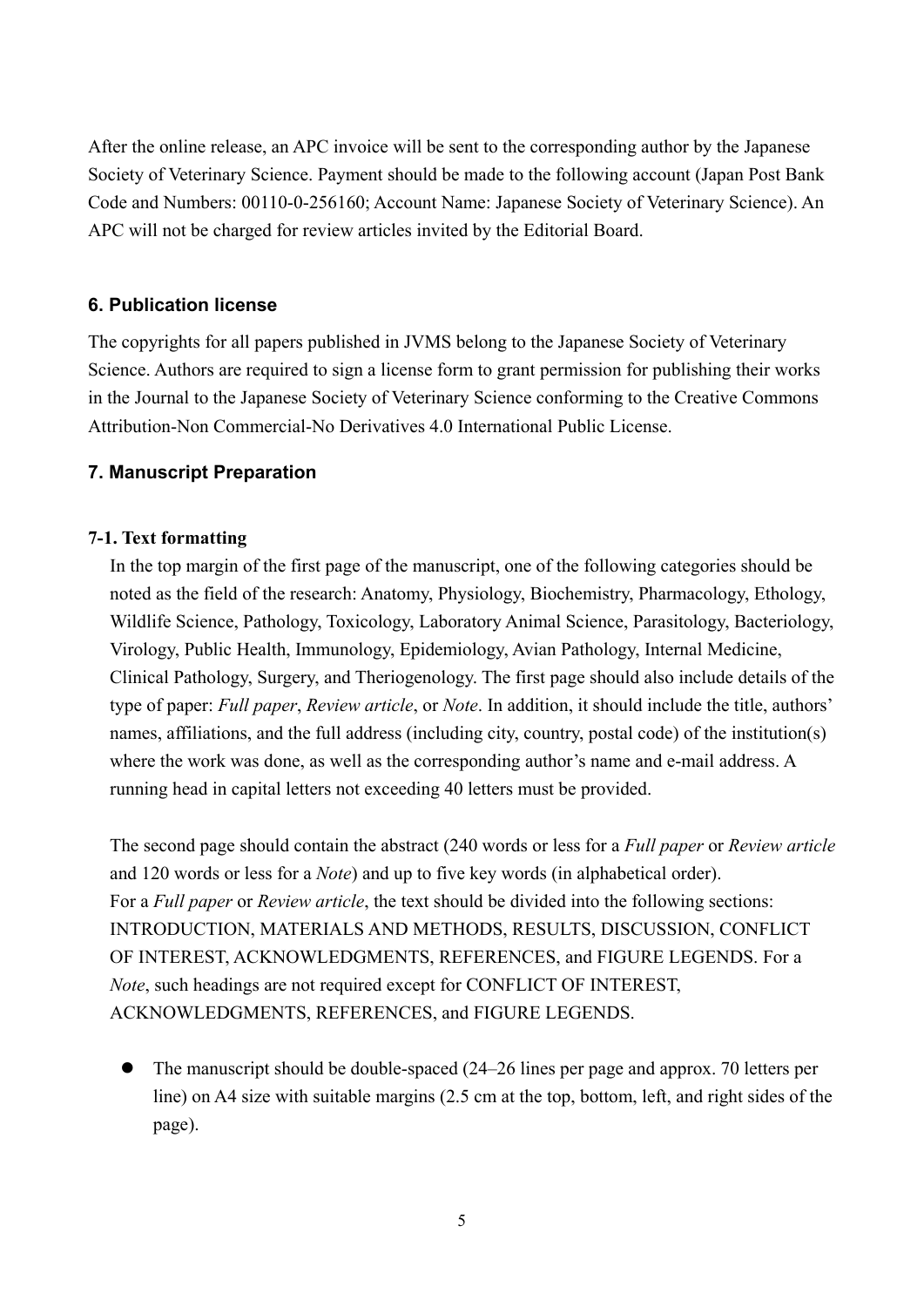- In the main text, consecutive page numbers on the footer and consecutive line numbers through all pages on the left margin of the page should be provided.
- Only the first letter of proper nouns should be capitalized. Scientific names for animals, plants, and microorganisms must be italicized.
- Avoid using abbreviations in the title of the paper. All abbreviations should be written in parentheses after spelling out or expanding the term in full at the first appearance in the abstract and main text.
- Arabic numerals should be used for quantities. Units and abbreviations should conform to the following examples:

M, mM, μM, %, m, cm, mm, μm, nm, pm, cm<sup>2</sup>, L, mL, μL, kg, g, mg, μg, ng, pg, hr, min, sec, msec, rpm, Hz, Bq, mBq, μBq, kBq, cpm, dpm, ppm, °C, J, KJ, lux.

- Regarding suppliers, the following information should be provided when their names initially appear in manuscripts: description (product name; corporate name, and the city and country that the company is located in). For companies in the United States, an abbreviation of the state should follow the city.
- References should be arranged in alphabetical order by first author's surname and coauthors' surname, and numbered consecutively. For articles written by the same first author, they should be listed in the following order: (1) article by only the first author, (2) that by the first author + one coauthor, and (3) that by the first author + more than one coauthors. In the text, they should be cited by numbers in square brackets, e.g., [1], [3-5, 7]. The abbreviations of titles of periodicals should conform to ISO 4-1972 (E): Documentation International Code for the Abbreviation of Titles of Periodicals and ISO 833-1974 (E): Documentation International List of Periodical Title Word Abbreviation.
- The following are examples:
	- ・ Beiser JA, Gustin KM, Pearce MB, Maines TR, Zeng H, Pappas C, Sun XS, Camey PJ, Villanueva JM, Stevens J, Katz JM, Tumpey TM. 2013. Pathogenesis and transmission of avian influenza A (H7N9) virus in ferrets and mice. *Nature* **501**: 556–559.
	- ・ Hori M, Yazama F, Matsuura Y, Yoshimoto R, Kaneda T, Yasumoto T, Ozaki H, Karaki H. 2018. Inhibition of actin polymerization by marine toxin pectenotoxin-2. *J Vet Med Sci* **80**: 225–234.
	- ・ Sasaki H, Sasaki N, Nishino T, Nagasaki K, Kitamura H, Torigoe D, Agui T. 2014. Quantitative trait loci for resistance to the congenital nephropathy in tensin 2-deficient mice. *PLoS One* **9**: e99602.
	- ・ Hamm LL, Alpern RJ, Preisig PA. 2013. Cellular mechanisms of renal tubular acidification. pp. 1917–1978. In: Seidin and Giebisch's The Kidney, 5th ed. (Alperm RJ, Caplan MJ, Moe OW eds.), Elsevier, Amsterdam.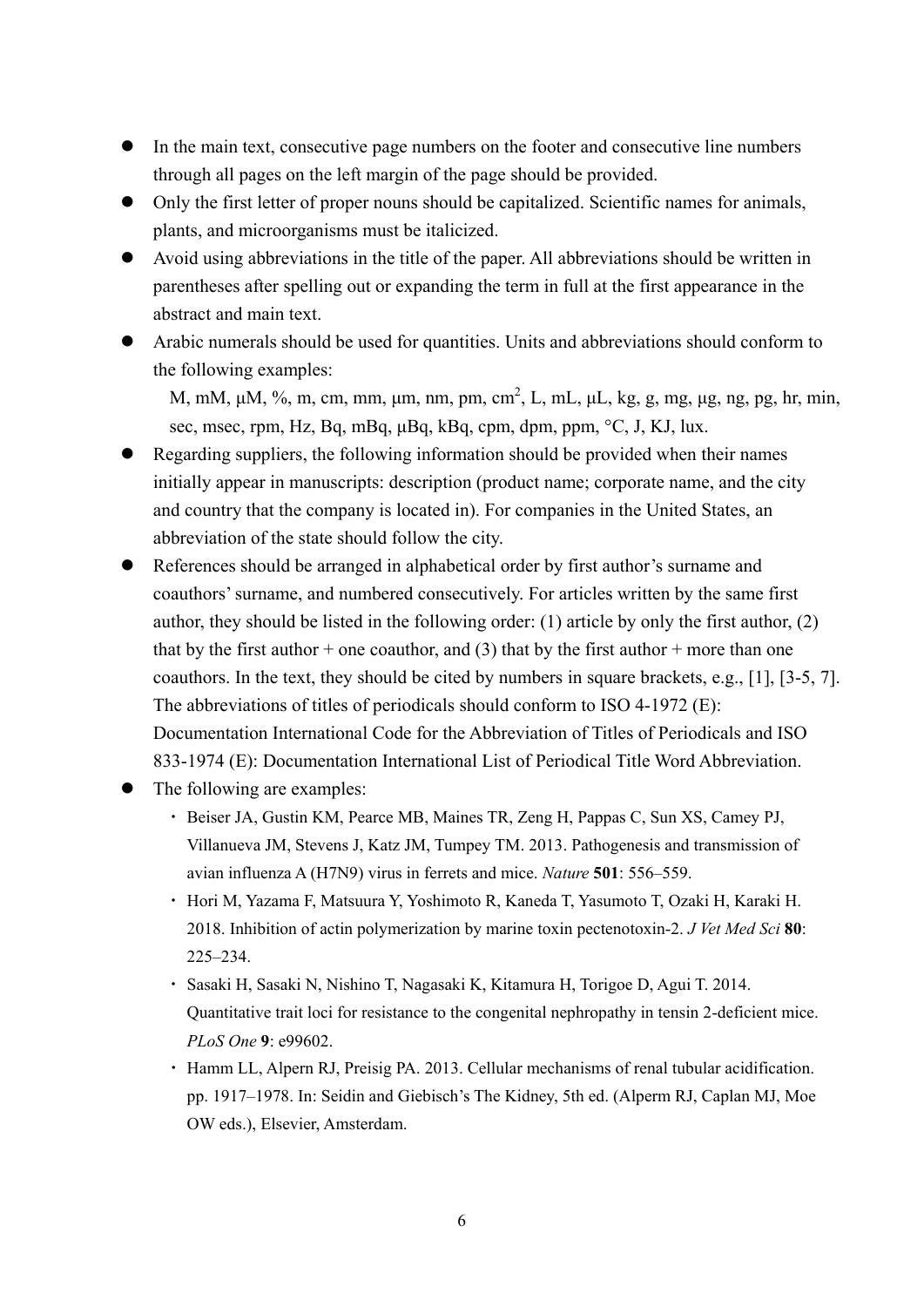- ・ Wild DG. 2013. The Immunoassay Handbook, 4th ed., Elsevier Science & Technology, Oxford.
- ・ Japan Pet Food Association (JPFA). 2013. Research for the number of household dog and cats in Japan. http://www.petfood.or.jp/data/chart2013/index.html [accessed on May 31, 2019].

## **7-2. Quality of English**

It is essential to use American English. It is recommended that authors whose mother language is not English have their manuscripts proofread by native English speakers or proofreading service providers prior to submission. Such proofreading should be repeated after major revisions are made in the review process.

## **8. Manuscript submission**

Manuscripts are submitted and processed using the ScholarOne Manuscripts platform (SlM): [https://mc.manuscriptcentral.com/jvms.](https://mc.manuscriptcentral.com/jvms)

Each manuscript should be uploaded and divided into the files specified below such that S1M automatically creates a single PDF file from the uploaded files. As this PDF file is used in the reviewing process, the author should confirm the absence of text garbling and sharpness of images prior to its submission.

The following files should be prepared when submitting a manuscript:

- **Text:** The text file should include a title page and a list of References: Microsoft word files are preferred; Use a regular plain 11-point font (e.g., Times New Roman, Century) (Avoid Helvetica, Arial, and Symbol).
- **Figures:** Color figures are recommended, however, please be considerate of the accessibility to readers with color-blindness.

Original files should be submitted in the following formats; PowerPoint, Word, Excel, Photoshop (PSD, JPEG, TIFF), (Avoid SHS, EXE, COM, VBS, ZIP).

Required resolutions: monochrome: 1,200 dpi; grayscale and color: 600 dpi; and photographs (not containing text): 300 dpi.

Please see the PMC Guidelines and the articles:

Image Quality Specifications <https://www.ncbi.nlm.nih.gov/pmc/pub/filespec-images/>

Wendover, K. 2019. The arts: creating scientific figures with color in mind. The *NICHD Connection* 10: 1–4. Swan, N. 2019. How to make scientific figures colorblind accessible. The *NICHD Connection* 10: 5–7.

<https://science.nichd.nih.gov/confluence/display/newsletter/2019/11/05/>

○ **Tables:** No vertical lines should be used. All phrases should begin with a capital letter, in principle. It is recommended that Excel is used to create tables. PowerPoint files are unacceptable. Each table should have a title that outlines the content.